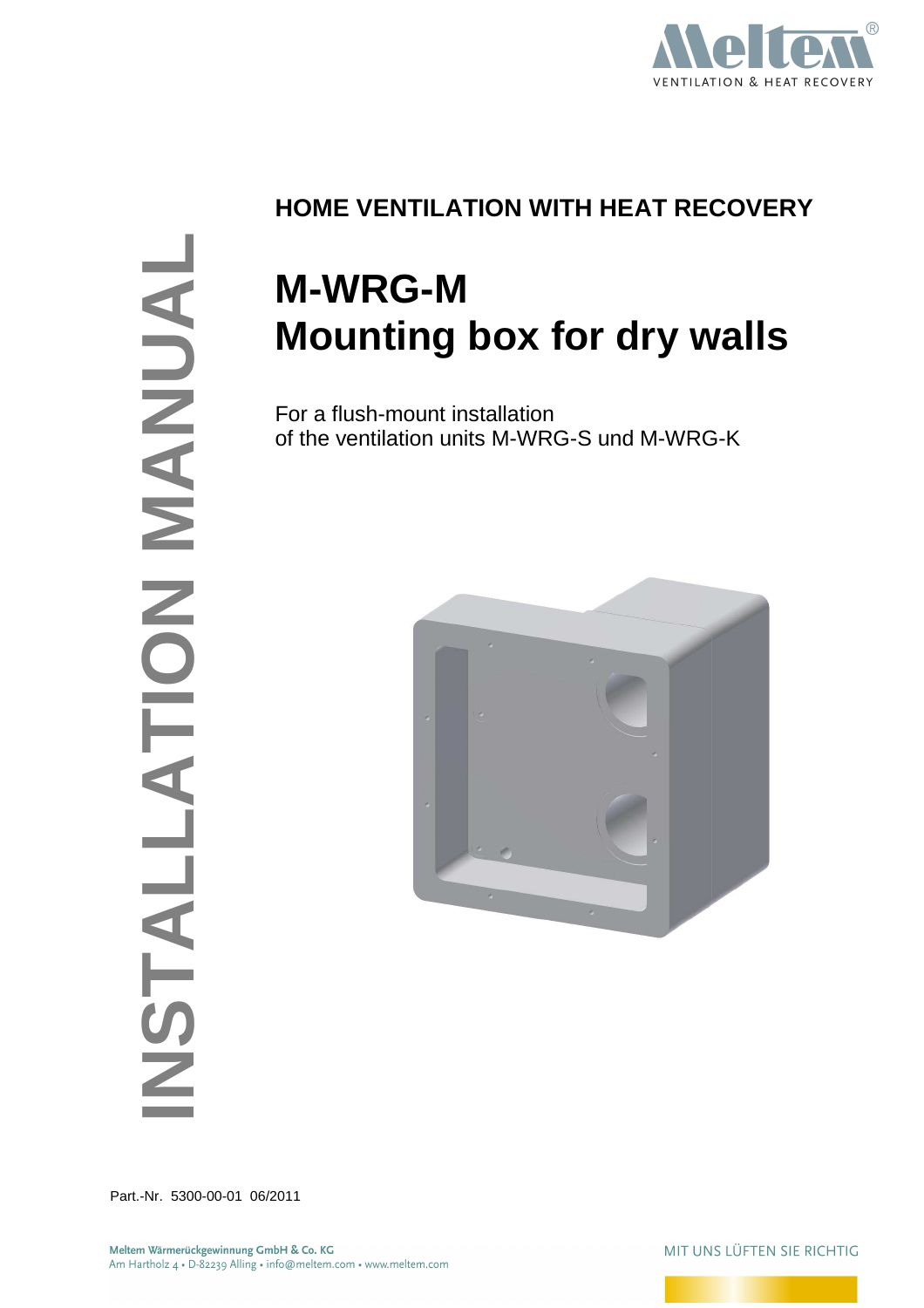

**Important guidelines for the unit location:** The unit has to be installed on the interior side of an exterior wall. The ideal conditions for air exchange and heat recovery are present when the top of the unit has a distance of ca. 300mm to the ceiling. (A minimum distance of 150mm is required). A lateral distance of minimum 50mm to adjacent objects or walls is also required. (Avoidance of ventilation malfunctions, difficulties to operate the unit and exchange the filters). The unit may not be covered, concealed or obstructed by any object, curtain or furniture. These conditions have to be regarded during the planning process.

### **Safety instructions:**

- **Safety Warning: Build up of icicles:** The ventilation unit automatically discharges any condensate to the exterior In case of exterior temperatures below 0°C, icicles may form at the façade covers. This is not a malfunction of the ventilation units. The installation site of the units has to be selected in such a way, that in case of breaking and falling icicles no persons or objects are damaged.
- **Safety Warning for installing the M-WRG ventilation unit in rooms with open fire places:** During the planning and installation process of the ventilation system, the fireplace safety regulations (i.e.FeuVo) and civil building codes have to be met! Additional safety equipment may have to be installed. Before operating the M-WRG ventilation unit, the installation has to be discussed and approved by the responsible official authorities and the chimney sweeper..
- **Installation in wet rooms:** In a wet room the unit may be installed only in the safety zone III, with a protective cap for the main switch (optional feature) in the safety zone II, according to DIN VDE 0100.

### **Delivery contents**:

- 1 x Mounting box (A)
- 1 x Cardboard (B)
- 1 x Protective cover
- with red protective cap (C) 2 x Protective Plug (D)

### **Optional:**

• Plaster fabric Part-Nr. 5060



### **1. Wall breakthrough**

- In case of a newly constructed building, the architect or planner should mark a recess for the location of the wall breakthrough, on the floor plan. The wall break through should then be carried out during the construction of the walls.
- In case of installing the units into an existing wall ensure that there are no power lines or other conduits in that area before breaking through the wall
- If necessary install a lintel
- Construct the wall break through according to the Abb.1

### **2. Lay the connection cable**

- Cut out a cable duct for the connection cable (1).
- Lay the connection cable according to Abb.2)
- Fixate the connection cable
- The excess length of the cable should be minimum 250mm

Connection cable: NYM 2 x 1.5 mm² or NYM 3 x 1.5 mm²

**For the units M-WRG-S/Z-A, M-WRG-S/Z-EIB, M-WRG-S/Z-24 , M-WRG-S 485, M-WRG-S 485-TF and M-WRG-S 485-TFC an additional control wire (x) is required. (See Installation-manual for the units!).** 





Page 2 / 4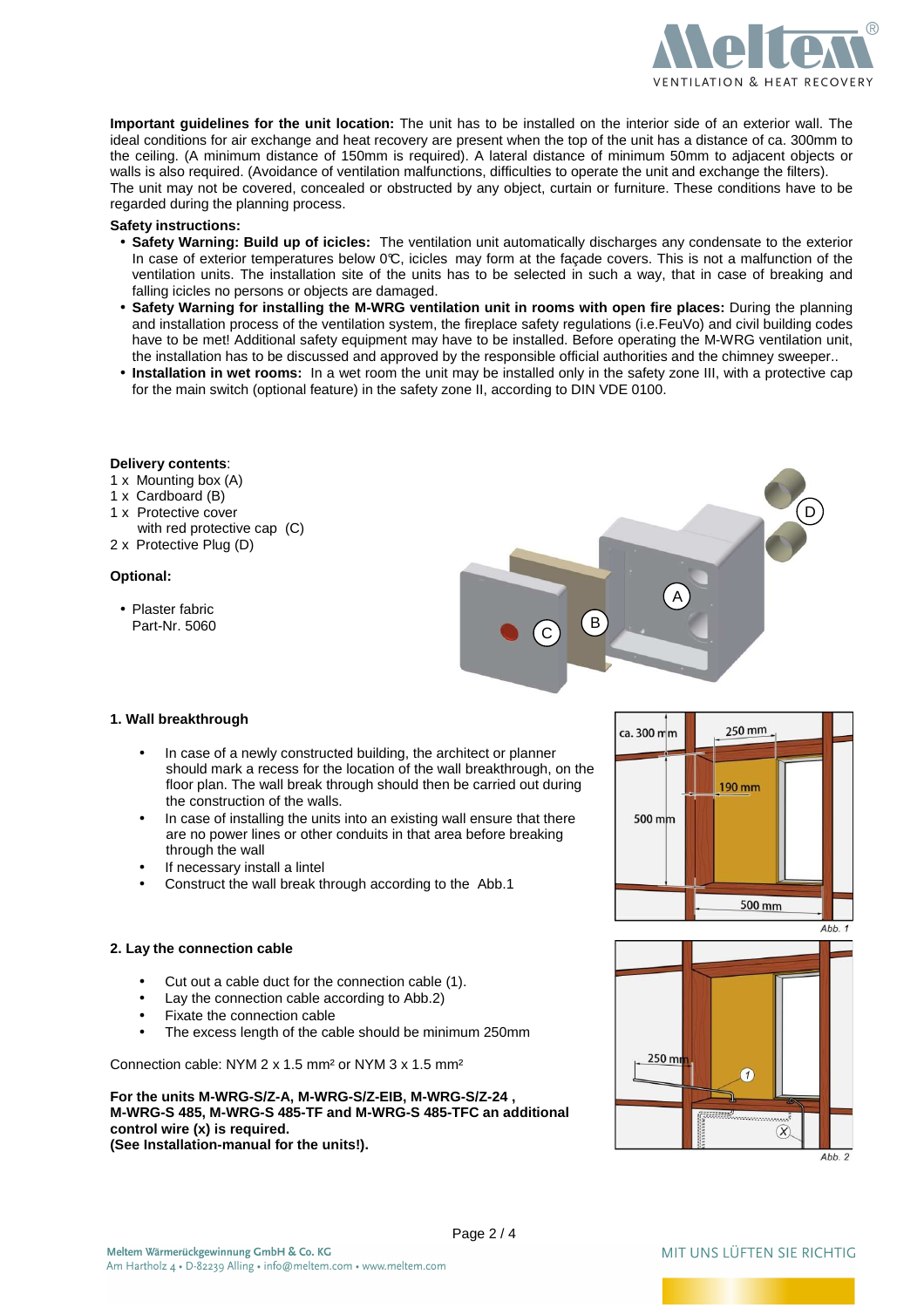

### **3. Install mounting box**

- Remove protective cover (4) and cardboard (3)
- Pull the power cable (1) and if necessary the control wire (X) through the mounting box (2)
- Insert he mounting box (2) into the recess (5)
- Insert the power cable  $(1)$  and if necessary the control wire  $(X)$  into the installation space for the unit (2). (Abb. 3)

### **4. Insert cardboard insertion and cleaning protection cover**

• Insert the cardboard (6) and the protective cover (7) into the mounting box



- Fixate the mounting box with wedges (10).
- With a level (11) straighten the mounting box and ensure the front is flush mounted to the wall.
- The ventilation pipes inside the mounting box already have a slope of 2° to drain any potential condensate. **Caution!** The mounting box has to be inserted thoroughly. A leveling
- of the mounting box or ventilation unit is not possible afterwards! • Fill in the gaps in between the mounting box and the recess with expanding foam (12) or other suitable isolation materials (Abb. 5)

### **6. Cover the mounting box with a plasterboard**

- Remove the protective cover (4)
- Affix a plasterboard or sheetrock over the mounting box and cut out the opening for the mounting box









 $Abb.6$ 

### MIT UNS LÜFTEN SIF RICHTIG